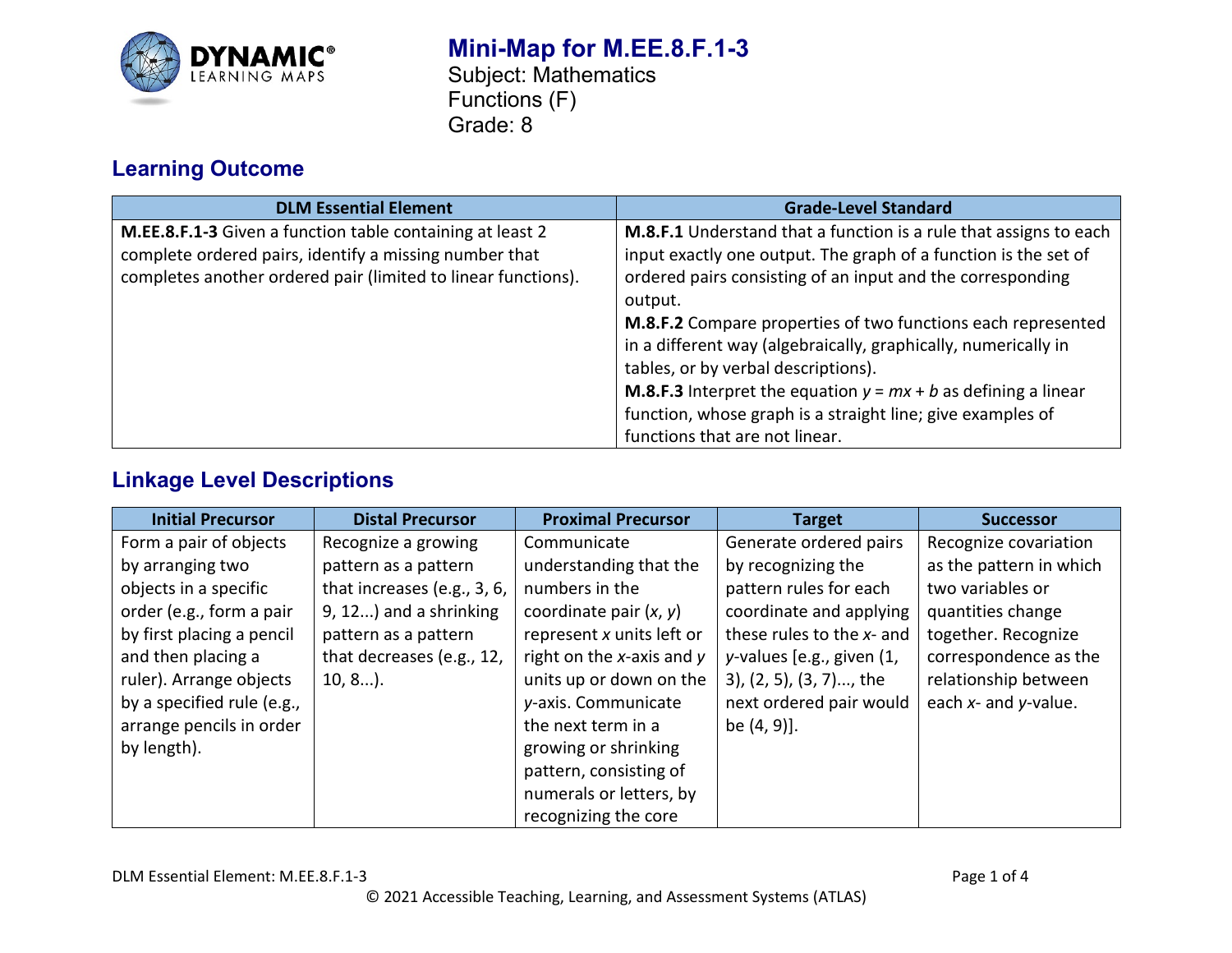| <b>Initial Precursor</b> | <b>Distal Precursor</b> | <b>Proximal Precursor</b> | <b>Target</b> | <b>Successor</b> |
|--------------------------|-------------------------|---------------------------|---------------|------------------|
|                          |                         | unit or the pattern rule  |               |                  |
|                          |                         | and applying it to the    |               |                  |
|                          |                         | pattern (e.g., the        |               |                  |
|                          |                         | pattern rule in the       |               |                  |
|                          |                         | pattern: 3, 6, 9, 12 is   |               |                  |
|                          |                         | "add 3," so the next      |               |                  |
|                          |                         | term in the pattern is    |               |                  |
|                          |                         | $12 + 3$ equals $15$ ).   |               |                  |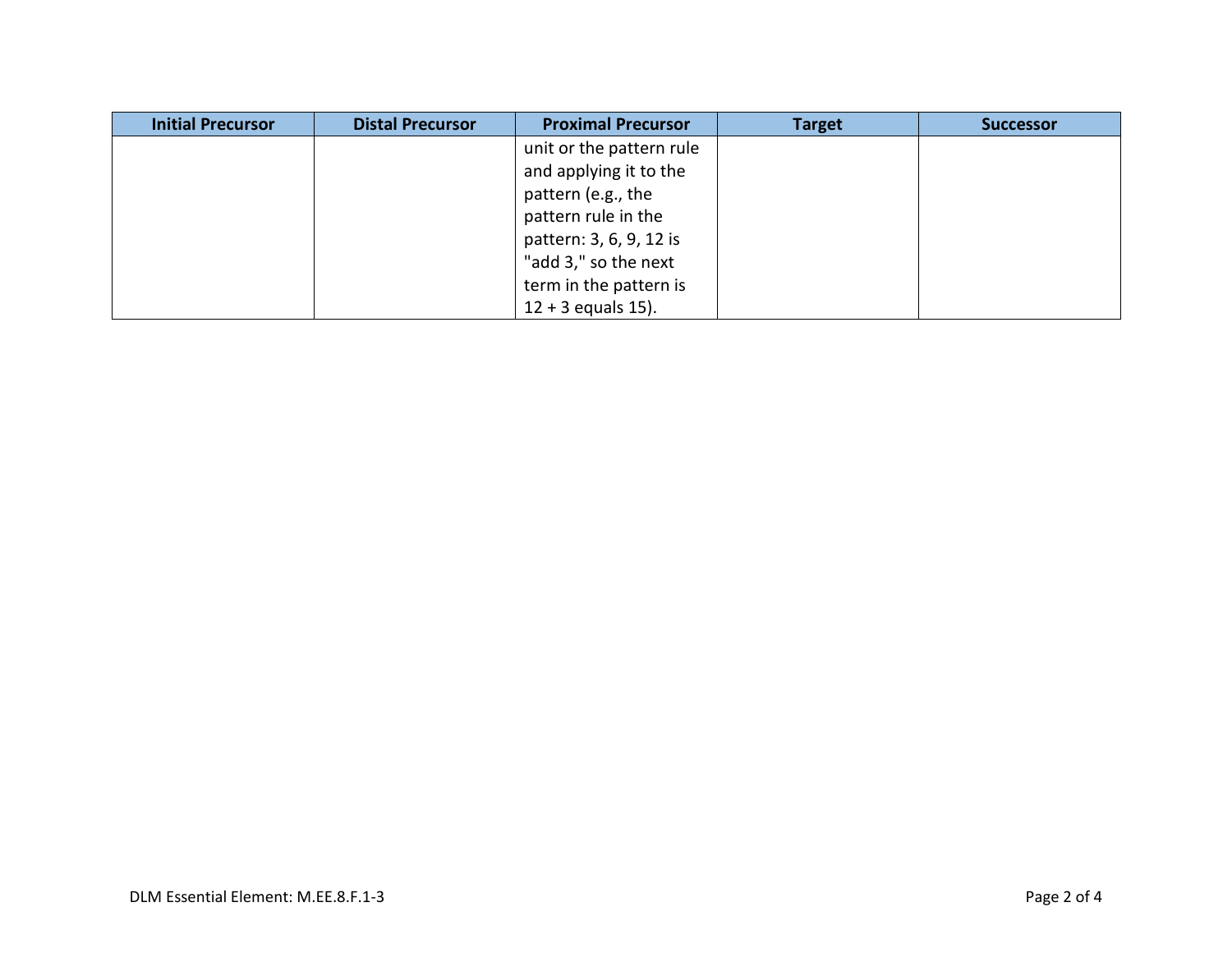### **Initial Precursor and Distal Precursor Linkage Level Relationships to the Target**

In order to understand and work with function tables, students begin by learning to notice what is new. The educator draws the students' attention to new objects or stimuli, labels them (e.g., "this set has all red objects; this set has all blue," "these fidgets are big; these fidgets are small") and the student observes, feels, or otherwise interacts with them. Educators encourage students to begin placing like objects together, drawing attention to the characteristics that make an item the same or different.

### *How is the Initial Precursor related to the Target? How is the Distal Precursor related to the Target?*

Building on arranging and ordering objects, educators can use some of the other mathematical concepts like working with sets or recognizing a whole and parts to help students identify "same" and "different." For instance, students may create a set and then create a second set that has the same amount. Then, they can change one of the sets to make it different. As students are learning to create and identify sets that are same and different, educators can draw student attention to the various attributes of a set to teach students to order, classify, and contrast the sets. These understandings will then lead to students having the attentional skills to recognize growing and shrinking patterns.

### **Instructional Resources**